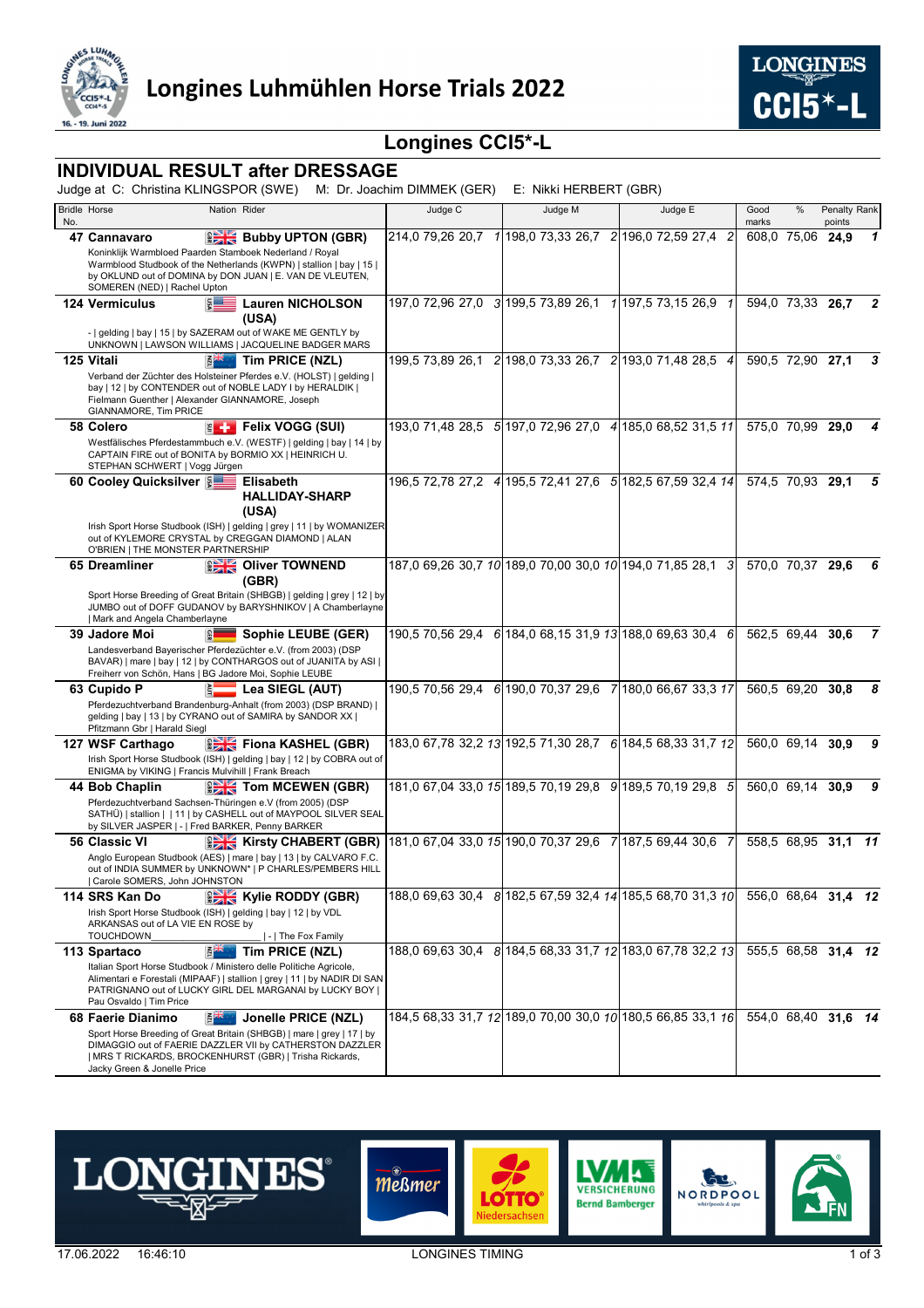



# **Longines CCI5\*-L**

### **INDIVIDUAL RESULT after DRESSAGE**

Judge at C: Christina KLINGSPOR (SWE) M: Dr. Joachim DIMMEK (GER) E: Nikki HERBERT (GBR)

|     | <b>Bridle Horse</b>                         | Nation Rider                                                                                                                          |         |                                                             |                                                             | Good                     | %     | Penalty Rank                     |    |
|-----|---------------------------------------------|---------------------------------------------------------------------------------------------------------------------------------------|---------|-------------------------------------------------------------|-------------------------------------------------------------|--------------------------|-------|----------------------------------|----|
| No. |                                             |                                                                                                                                       | Judge C | Judge M                                                     | Judge E                                                     | marks                    |       | points                           |    |
|     | 46 Braveheart B                             | <b>EXECT TOM MCEWEN (GBR)</b>                                                                                                         |         | 186,5 69,07 30,9 11 180,5 66,85 33,1 17 187,0 69,26 30,7 8  |                                                             | 554,0                    | 68,40 | 31,6                             | 14 |
|     |                                             | Irish Sport Horse Studbook (ISH)   gelding   chestnut   12   by RADOLIN                                                               |         |                                                             |                                                             |                          |       |                                  |    |
|     |                                             | out of BUENOS AIRES by HEARTBREAKER   ETTER SPORTPFERDE                                                                               |         |                                                             |                                                             |                          |       |                                  |    |
|     | AG   Barbara Cooper<br>126 Wizzerd          | $5 =$<br><b>Matthew FLYNN (USA)</b>                                                                                                   |         |                                                             | 181,0 67,04 33,0 15 172,5 63,89 36,1 21 186,0 68,89 31,1 9  | 539.5 66.60 33.4         |       |                                  | 16 |
|     |                                             | Koninklijk Warmbloed Paarden Stamboek Nederland / Royal                                                                               |         |                                                             |                                                             |                          |       |                                  |    |
|     |                                             | Warmblood Studbook of the Netherlands (KWPN)   gelding   bay   13                                                                     |         |                                                             |                                                             |                          |       |                                  |    |
|     |                                             | by WIZZERD out of AMAI by OKLUND   M.C.J.M. BURGERS,<br>MOERGESTEL/ (NED)   A. Patrick FLYNN, Kathleen FLYNN, MERRY                   |         |                                                             |                                                             |                          |       |                                  |    |
|     | <b>GO ROUND FARM</b>                        |                                                                                                                                       |         |                                                             |                                                             |                          |       |                                  |    |
|     | 97 Lukas                                    | <b>DE Oliver TOWNEND</b>                                                                                                              |         |                                                             | 182,0 67,41 32,6 14 171,0 63,33 36,7 23 182,0 67,41 32,6 15 | 535.0 66.05 34.0 17      |       |                                  |    |
|     |                                             | (GBR)                                                                                                                                 |         |                                                             |                                                             |                          |       |                                  |    |
|     |                                             | Irish Sport Horse Studbook (ISH)   gelding   bay   11   by LUX Z out of<br>SAY WONDERFUL by ROI DANZIG   Louise Parkhill   John PEACE |         |                                                             |                                                             |                          |       |                                  |    |
|     | <b>70 Fascination</b>                       | Peter T. FLARUP (DEN)                                                                                                                 |         |                                                             | 173,5 64,26 35,7 19 181,5 67,22 32,8 16 178,5 66,11 33,9 18 |                          |       | 533,5 65,86 34,1 18              |    |
|     |                                             | Danish Warmblood Society / Dansk Varmblod (DWB)   stallion   bay                                                                      |         |                                                             |                                                             |                          |       |                                  |    |
|     |                                             | 11   by FAVORIT ASK out of LA MIRAGE by LANDO   JØRN-OVE                                                                              |         |                                                             |                                                             |                          |       |                                  |    |
|     | JORGENSEN, AARS   Jan JUUL, Peter T. FLARUP |                                                                                                                                       |         |                                                             |                                                             |                          |       |                                  |    |
|     | 105 Rioghan Rua                             | 国<br><b>Cathal DANIELS (IRL)</b>                                                                                                      |         | 176,5 65,37 34,6 18 179,0 66,30 33,7 18 171,5 63,52 36,5 21 |                                                             |                          |       | $\overline{527,0}$ 65,06 34,9 19 |    |
|     |                                             | Irish Sport Horse Studbook (ISH)   mare   chestnut   15   by JACK OF<br>DIAMONDS out of HIGHLAND DESTINY by FLAGMOUNT KING            |         |                                                             |                                                             |                          |       |                                  |    |
|     |                                             | MARGARET KINSELLA   Frank KINSELLA, Margaret KINSELLA                                                                                 |         |                                                             |                                                             |                          |       |                                  |    |
|     | 95 LEB Lias Jewel                           | $\overline{p}$<br><b>Cathal DANIELS (IRL)</b>                                                                                         |         |                                                             | 168,5 62,41 37,6 23 182,0 67,41 32,6 15 174,0 64,44 35,6 20 |                          |       | 524,5 64,75 35,3                 | 20 |
|     |                                             | Irish Sport Horse Studbook (ISH)   mare   bay   12   by LIMMERICK out<br>of LEB LIATH by COLIN DIAMOND   Jo Breheny   Jo BREHENY      |         |                                                             |                                                             |                          |       |                                  |    |
|     | 117 TR Kaygraff                             | 国<br>Michael RYAN (IRL)                                                                                                               |         |                                                             | 172.5 63.89 36.1 21 175.0 64.81 35.2 20 176.5 65.37 34.6 19 | 524,0 64,69              |       | 35,3                             | 20 |
|     |                                             | Irish Sport Horse Studbook (ISH)   gelding   bay   11   -   Not recorded                                                              |         |                                                             |                                                             |                          |       |                                  |    |
|     | Carol HENRY, Tom HENRY                      |                                                                                                                                       |         |                                                             |                                                             |                          |       |                                  |    |
|     | 103 Redwood Clover                          | <b>EXE</b> Max GORDON (GBR)                                                                                                           |         |                                                             | 173,0 64,07 35,9 20 177,0 65,56 34,4 19 163,5 60,56 39,4 29 |                          |       | 513,5 63,40 36,6 22              |    |
|     |                                             | Irish Sport Horse Studbook (ISH)   gelding   bay   13   by CAPTAIN<br>CLOVER out of SIONHILL DIAMOND by GLIDAWN DIAMOND   -           |         |                                                             |                                                             |                          |       |                                  |    |
|     | Marisa GORDON, Richard GORDON               |                                                                                                                                       |         |                                                             |                                                             |                          |       |                                  |    |
|     | 119 Uhlan de l'Epine                        | Giulio GUGLIELMI (ITA) 168,0 62,22 37,8 24 166,0 61,48 38,5 27 171,5 63,52 36,5 21<br>団                                               |         |                                                             |                                                             | <sup>2</sup> 505,5 62,41 |       | 37.6 23                          |    |
|     |                                             | Stud Book du Cheval Selle Français (SBSF)   gelding     14   by                                                                       |         |                                                             |                                                             |                          |       |                                  |    |
|     |                                             | DAUPHIN DE SAVINIA out of GAZELLE DU PLESSIS by HURLEVENT<br>  E.a.r.I. DE LA VIEILLE EPINE 36200   Giorgio GUGLIELMI GRAZIOLI        |         |                                                             |                                                             |                          |       |                                  |    |
|     | LANTE DELLA ROVERE, Nice ATTOLICO GUGLIELMI |                                                                                                                                       |         |                                                             |                                                             |                          |       |                                  |    |
|     | <b>72 Fernhill Wishes</b>                   | <b>E + Karl SLEZAK (CAN)</b>                                                                                                          |         |                                                             | 167,0 61,85 38,1 25 169,5 62,78 37,2 24 166,5 61,67 38,3 25 |                          |       | 503.0 62,10 37,9 24              |    |
|     |                                             | Irish Sport Horse Studbook (ISH)   gelding   bay   13   by CHACOA out<br>of KEC GALWAY BAY by GILDAWN DIAMOND   Anna Kennedy   Kirk   |         |                                                             |                                                             |                          |       |                                  |    |
|     | Hoppner & Karl Slezak                       |                                                                                                                                       |         |                                                             |                                                             |                          |       |                                  |    |
|     | 106 Rubix Kube                              | Sarah DOWLEY (IRL)<br>퇸                                                                                                               |         | 161,5 59,81 40,2 27 166,0 61,48 38,5 27 171,5 63,52 36,5 21 |                                                             | 1499.0 61.60             |       | 38.4 25                          |    |
|     |                                             | Irish Sport Horse Studbook (ISH)   gelding   bay   18   by VDL                                                                        |         |                                                             |                                                             |                          |       |                                  |    |
|     | <b>IVAN DOWLEY</b>                          | RICOCHET out of SHADOW GIRL by IMPERIUS   SANDRA HATTON                                                                               |         |                                                             |                                                             |                          |       |                                  |    |
|     | 122 Valtho des                              | Victoria                                                                                                                              |         |                                                             | 165,5 61,30 38,7 26 168,0 62,22 37,8 25 165,0 61,11 38,9 26 | 498.5 61.54              |       | 38.5                             | 26 |
|     | <b>Peupliers</b>                            | <b>SCOTT-LEGENDRE</b>                                                                                                                 |         |                                                             |                                                             |                          |       |                                  |    |
|     |                                             | (RSA)                                                                                                                                 |         |                                                             |                                                             |                          |       |                                  |    |
|     |                                             | Stud Book du Cheval Selle Français (SBSF)   gelding     13   by                                                                       |         |                                                             |                                                             |                          |       |                                  |    |
|     |                                             | TINKA'S BOY out of ETNA PIERREVILLE by ROSIRE   MME<br>MARIE-THERESE LAHAYE, ST CONTES   Madame VICTORIA                              |         |                                                             |                                                             |                          |       |                                  |    |
|     | <b>SCOTT</b>                                |                                                                                                                                       |         |                                                             |                                                             |                          |       |                                  |    |
|     | 43 Barnahown Corn                           | 国<br>Michael RYAN (IRL)                                                                                                               |         |                                                             | 170,0 62,96 37,0 22 165,0 61,11 38,9 31 163,0 60,37 39,6 30 |                          |       | 498.0 61.48 38.5 26              |    |
|     | Hill                                        | Irish Sport Horse Studbook (ISH)   gelding   bay   11   by CHINOOK                                                                    |         |                                                             |                                                             |                          |       |                                  |    |
|     |                                             | ECLIPSE out of MATS LADY by UNKNOWN SIRE   Michael Lynch                                                                              |         |                                                             |                                                             |                          |       |                                  |    |
|     | Carol & Tom Henry                           |                                                                                                                                       |         |                                                             |                                                             |                          |       |                                  |    |
|     | 108 Scoop de Ferbet                         | <b>Philippa CROSS (GBR)</b>                                                                                                           |         | 160,5 59,44 40,6 29 168,0 62,22 37,8 25 164,5 60,93 39,1 27 |                                                             |                          |       | 493.0 60.86 39.1 28              |    |
|     |                                             | -   gelding   bay   16   by ARNAQUEUR out of GATINE DE FERBET by<br>ROI DE ROME   -   Philippa CROSS, The Scoop Syndicate, Tina       |         |                                                             |                                                             |                          |       |                                  |    |
|     | <b>HAYWARD</b>                              |                                                                                                                                       |         |                                                             |                                                             |                          |       |                                  |    |
|     | 104 Regal Bounty                            | <b>Felicity WARD (IRL)</b><br>凮                                                                                                       |         |                                                             | 158,5 58,70 41,3 31 171,5 63,52 36,5 22 160,0 59,26 40,7 33 |                          |       | 490,0 60,49 39,5 29              |    |
|     |                                             | Irish Sport Horse Studbook (ISH)   gelding   black   11   by ORESTUS<br>out of EDGE OF REASON by SENANG HATI   Miriam De Feu   James  |         |                                                             |                                                             |                          |       |                                  |    |
|     | O'Callaghan                                 |                                                                                                                                       |         |                                                             |                                                             |                          |       |                                  |    |